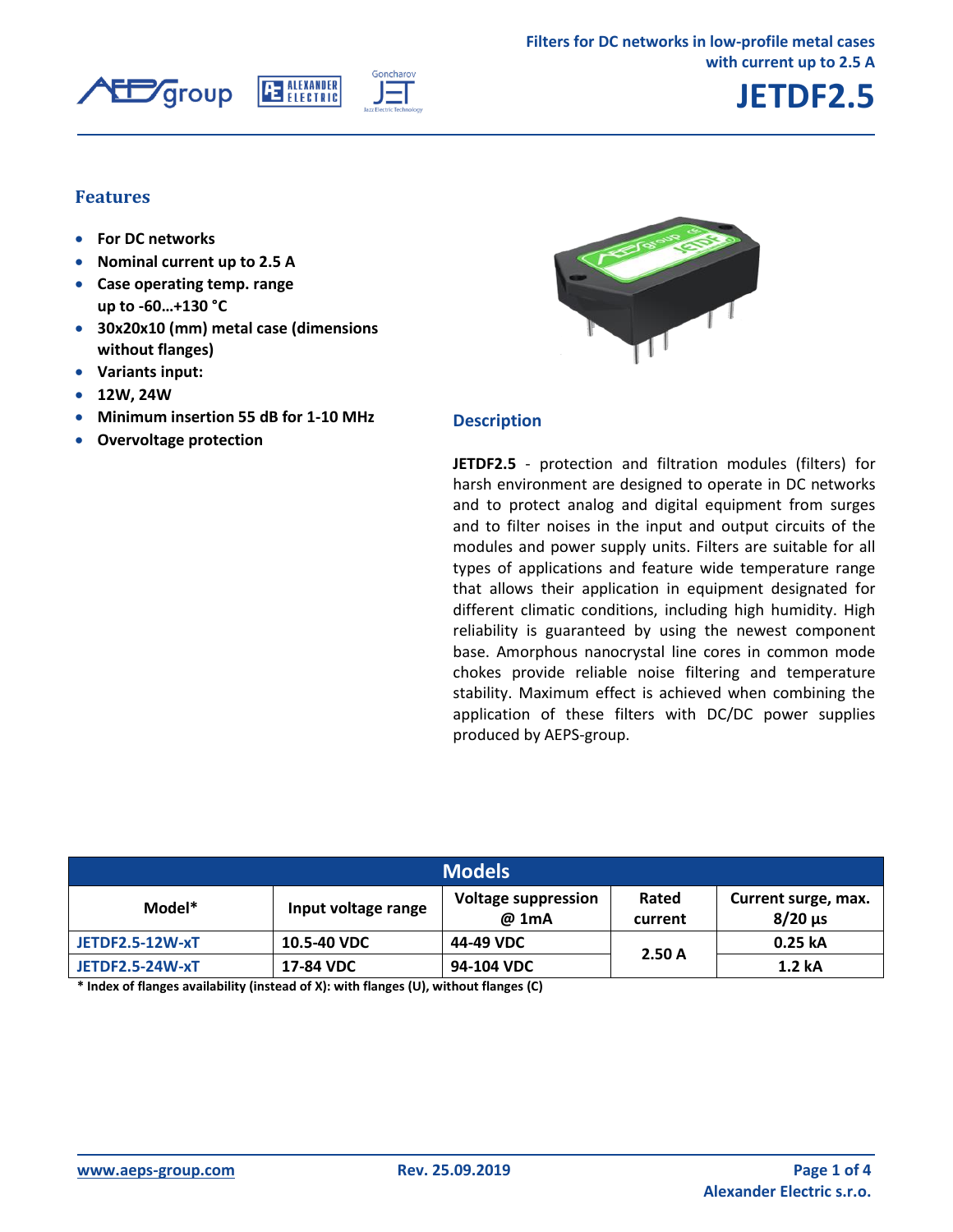# **JETDF2.5**

| <b>General specifications</b>                  |                         |                                               |  |  |  |
|------------------------------------------------|-------------------------|-----------------------------------------------|--|--|--|
|                                                | operating case temp.    | $-60^{\circ}$ C to +130° C                    |  |  |  |
| <b>Temperature ranges</b>                      | storage temp.           | $-60^{\circ}$ C to +130° C                    |  |  |  |
| Thermal mode and cooling method                |                         | conductive via heatsink or natural convection |  |  |  |
| <b>Thermal resistance</b>                      | case-environment        | 18.8 K/W typ.                                 |  |  |  |
| Humidity (non-condensing)                      |                         | 5-95 % rel. H                                 |  |  |  |
| Insulation                                     | input/case, output/case | <b>1000 VDC</b>                               |  |  |  |
| Isolating resistance @ 500 VDC                 |                         | >20 MOhm                                      |  |  |  |
| Thermal shock, mechanical shock &<br>vibration |                         | MIL-STD-810F                                  |  |  |  |
| Safety standards                               |                         | IEC/EN 60950-1                                |  |  |  |
| <b>Typical MTBF</b>                            | Tcase = $50^{\circ}$ C  | 400 000 hrs                                   |  |  |  |
| Weight (max)                                   |                         | 22g                                           |  |  |  |
| <b>Output specifications</b>                   |                         |                                               |  |  |  |
| Insertion loss in frequency range              | $0.15 - 0.3$ Mhz        | $\geq$ 15 dB                                  |  |  |  |
|                                                | $0.3-1$ Mhz             | $\geq$ 35 dB                                  |  |  |  |
|                                                | 1-10 Mhz                | $\geq$ 55 dB                                  |  |  |  |
|                                                | 10-30 Mhz               | $\geq$ 50 dB                                  |  |  |  |
| Filter voltage drop                            |                         | $\leq$ 2.3 VDC                                |  |  |  |

**Please contact the tech. team at aeps@aeps-group.cz for more information.**

**All specifications are valid for normal climatic conditions, nominal output voltage and current, unless otherwise stated.**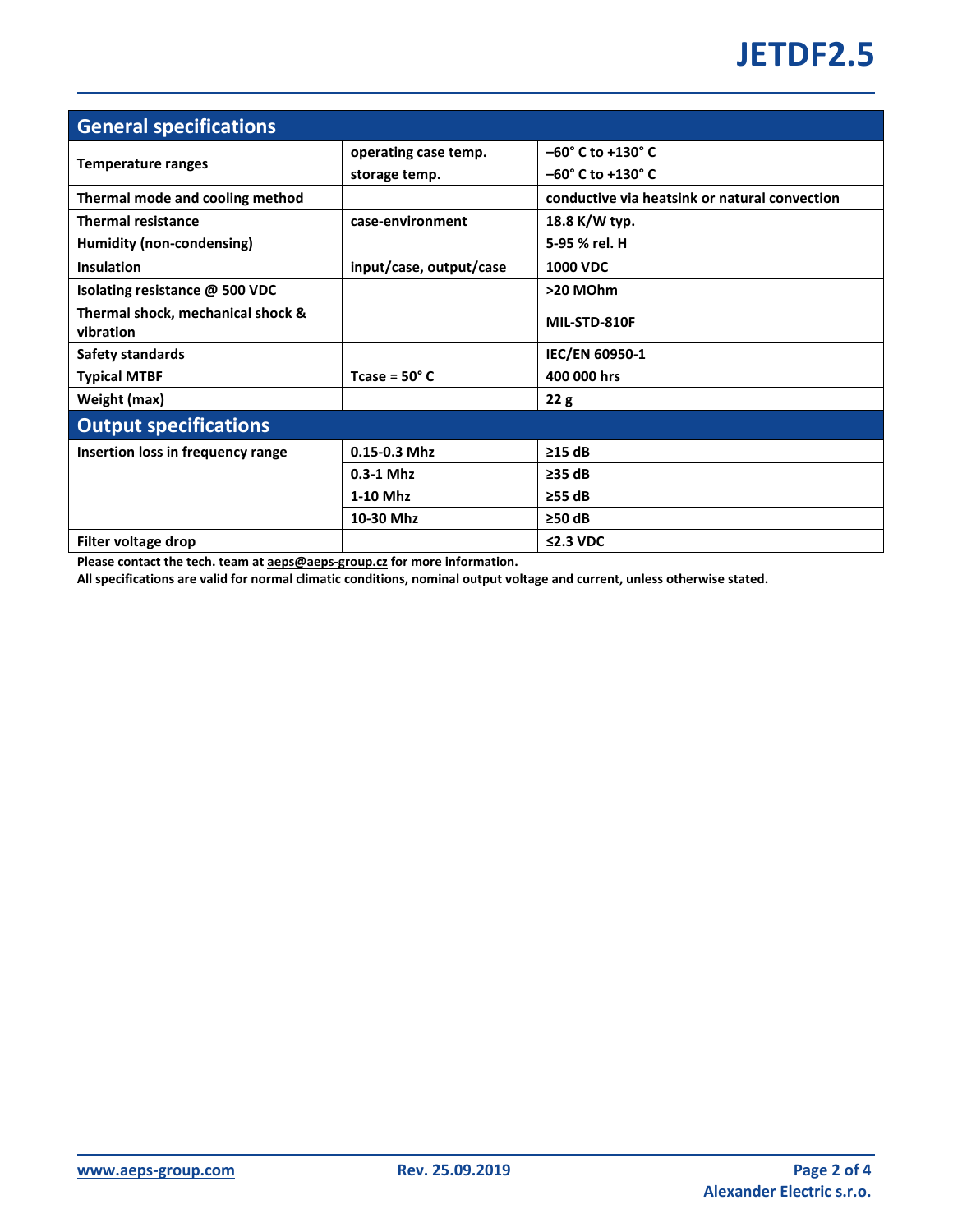# **JETDF2.5**

## **Dimensions**

| +IN | -IN | CASE | +OUT | -OUT |
|-----|-----|------|------|------|

*Dimensions in milimeters*



**Mod. with flanges**